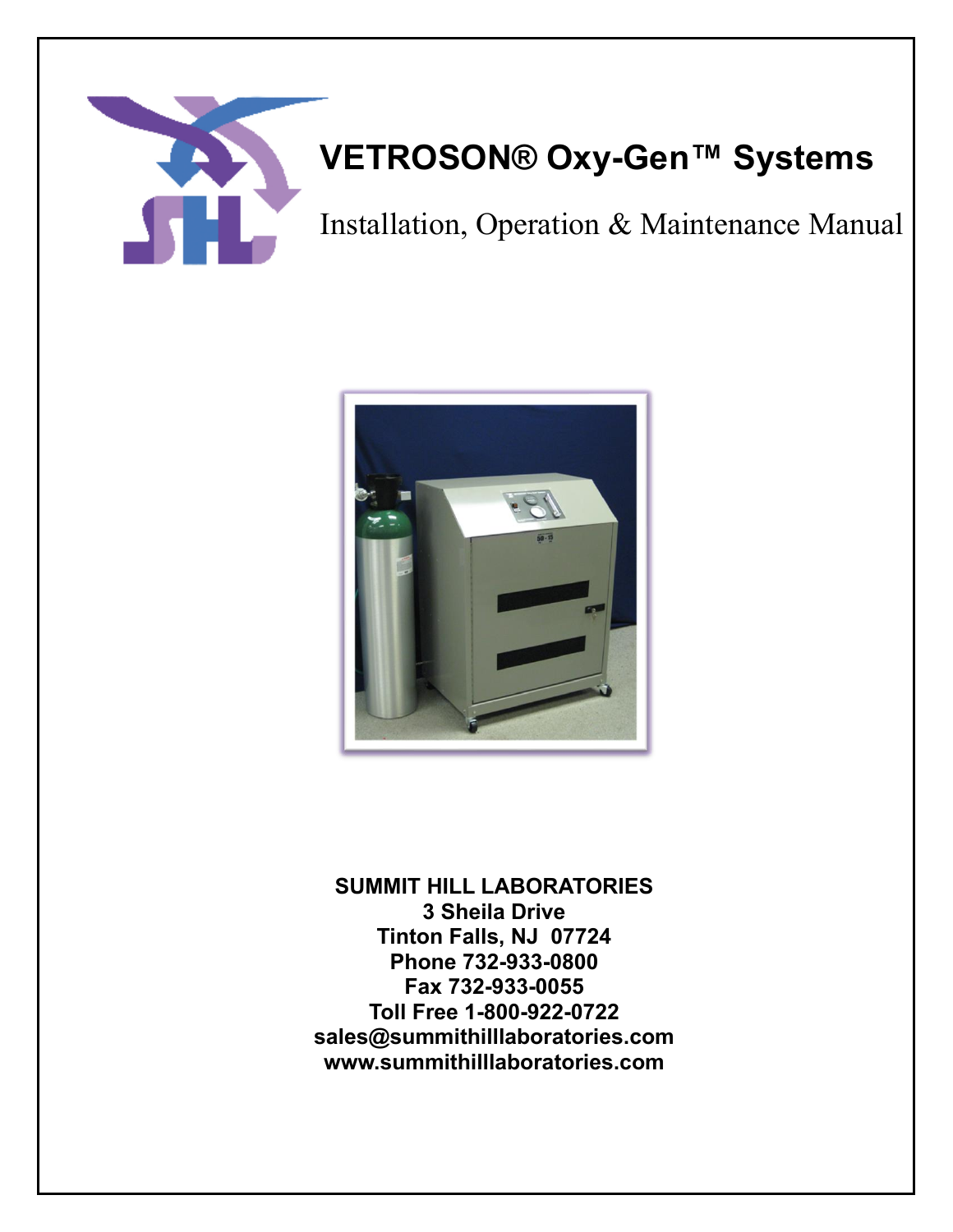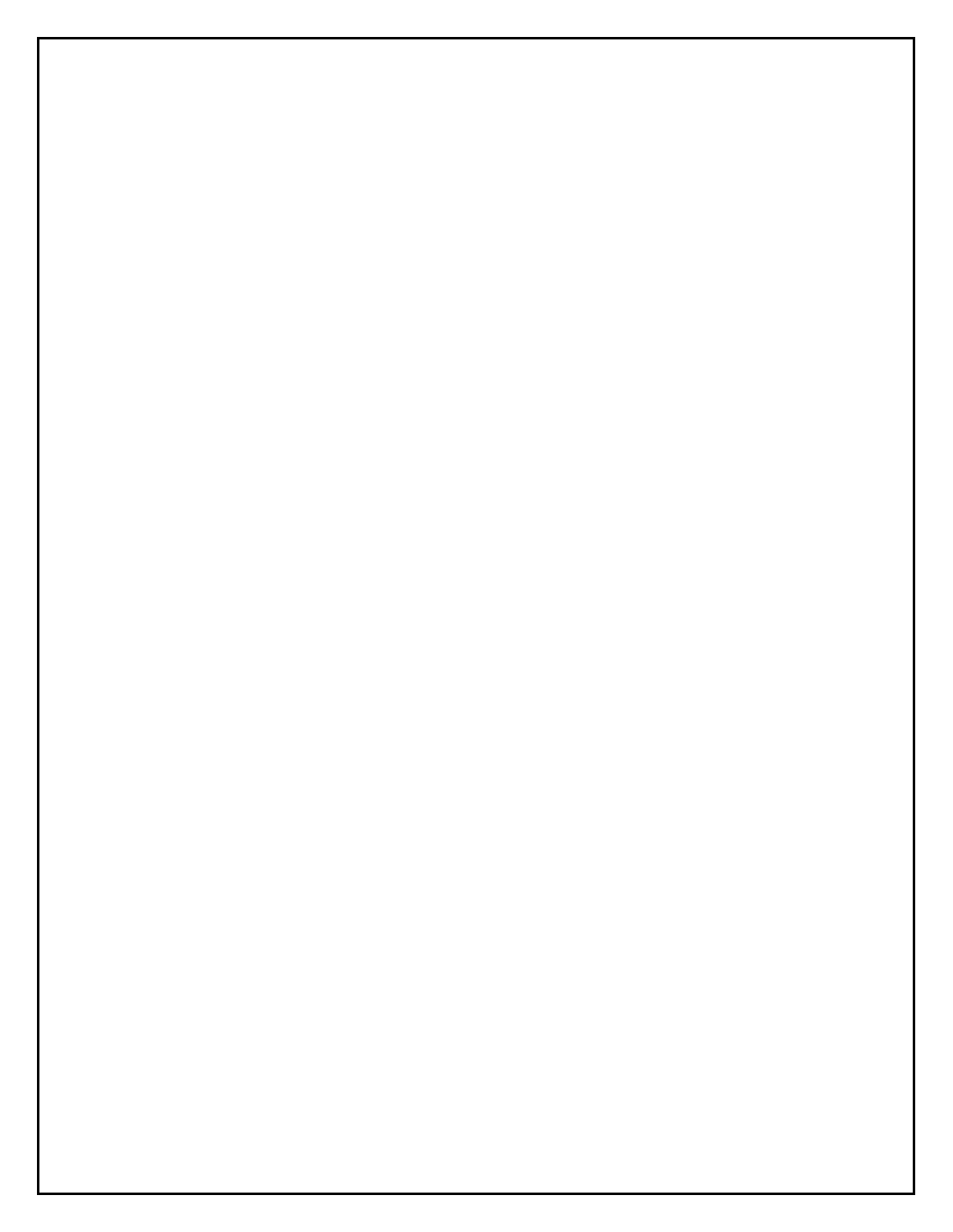# **Table of Contents**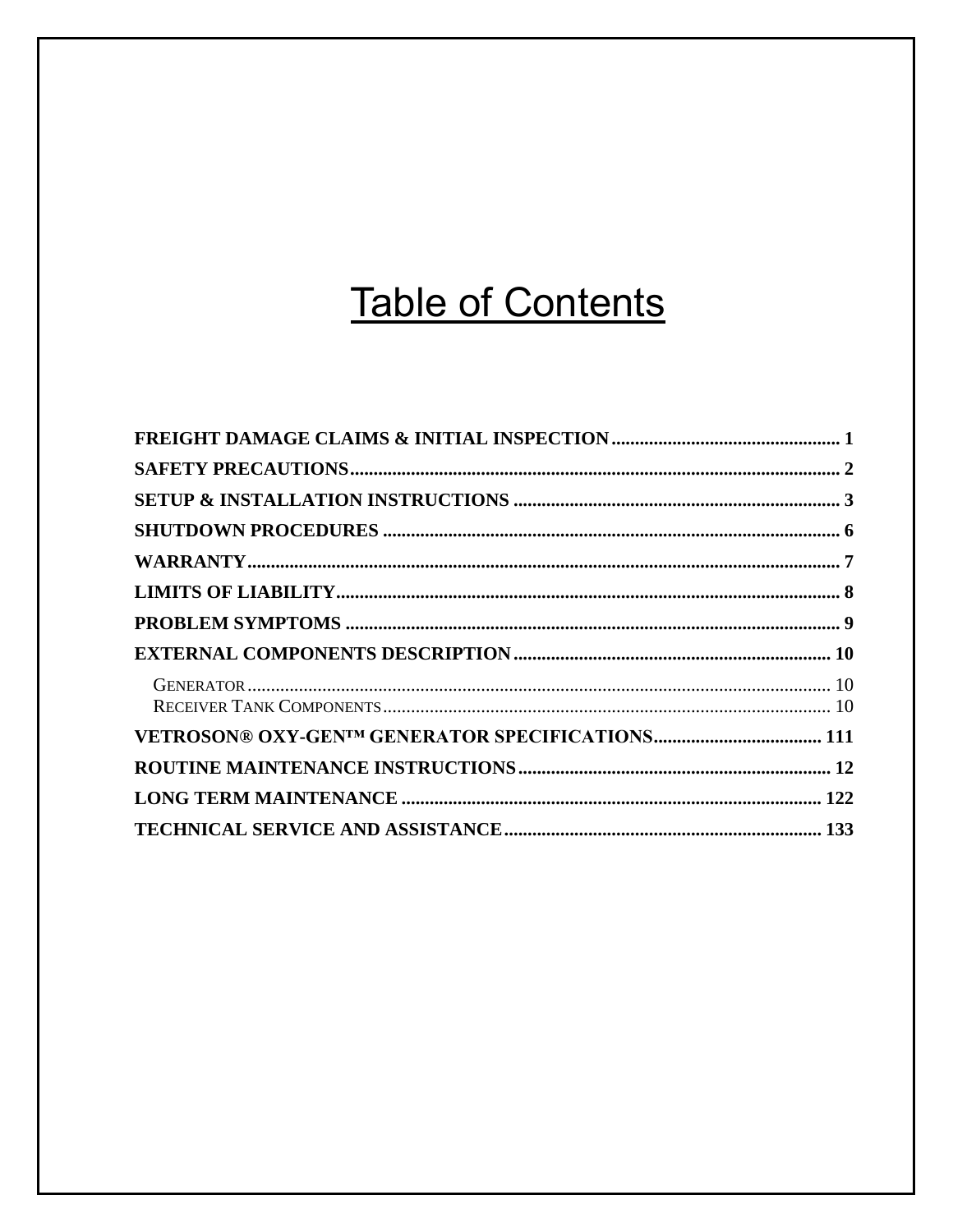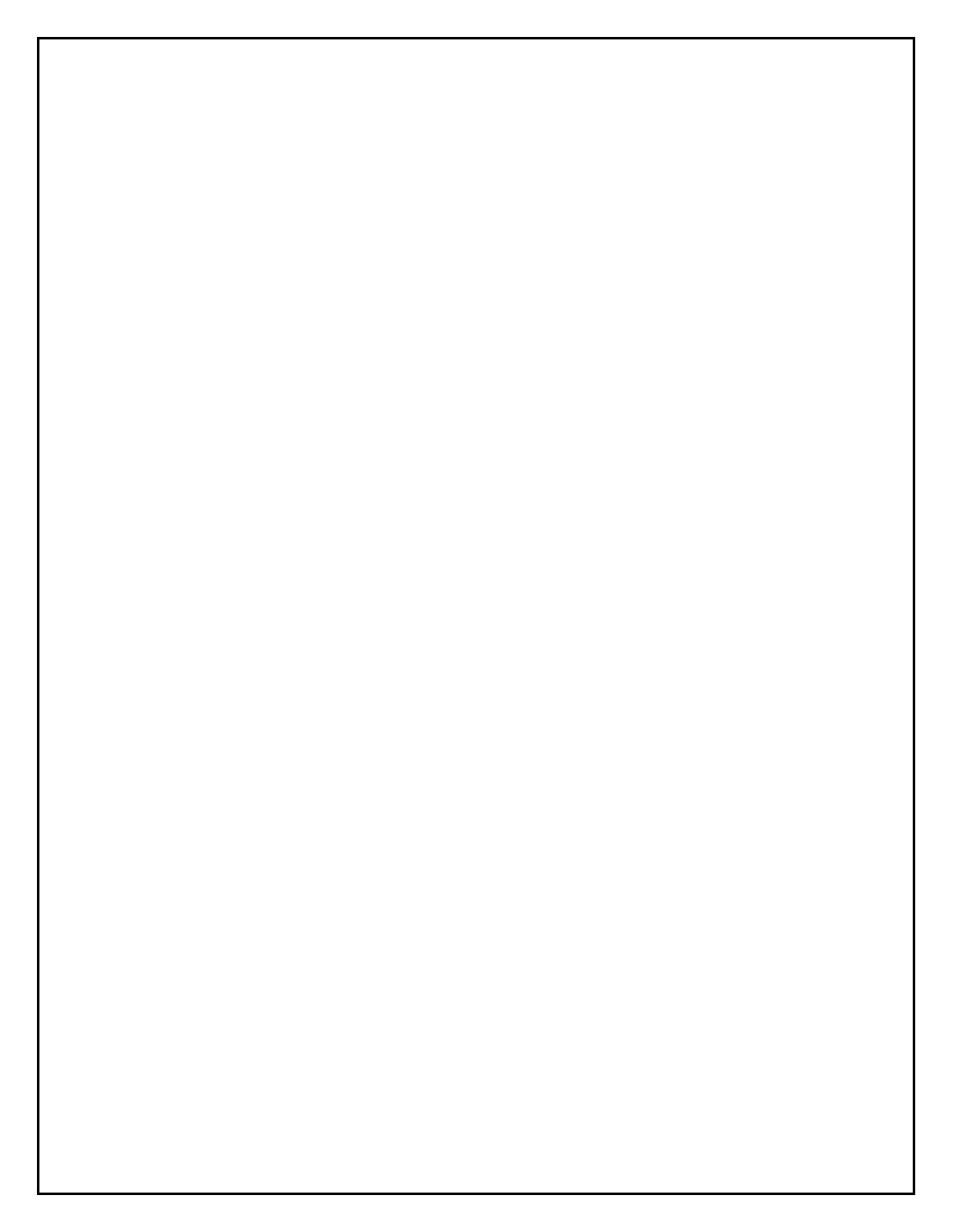### <span id="page-4-0"></span>Freight Damage Claims & Initial Inspection

The Receiver Tank and Generator will be packed in separate boxes. Both boxes should be opened and inspected immediately upon delivery. The large box contains the Generator. The second box contains the Receiver Tank and other components. Both boxes will be shipped on one pallet. If the exterior of the box is noticeably damaged at the time of delivery, make a note on the freight bill before signing it. Unpack the unit at once and perform a visual inspection to determine if it is dented, bent or scratched. Also check to make sure that the power cord is attached (for US units) and that the control panel has not been damaged in any way during shipment.

#### **Unpacking the VETROSON® Oxy-Gen™ System**

Slide the generator box off the pallet. Open one side and remove all packing material. Wheel the generator out of the box and to the place where it will reside. (Please note that one or more HEPA filters are packaged in "bubbly" in the oxygen generator box. They should be firmly pressed into the port(s) at the back of the unit.)

The smaller box will contain the receiver tank with the shorter, 3' oxygen hose attached to the tank on one side. The larger, 9' oxygen hose will be attached to the tank on the other side. These hoses will be wrapped around the tank. Remove the plastic sleeve covering the tank and hoses.

(Instructions for attaching the hoses to the generator and the oxygen manifold will follow)

*Please retain the shipping box*. If for any reason the unit should need to be serviced, this box is the best way to ship it back to **Summit Hill Laboratories.**

If any damage is discovered during the initial visual inspection, call the freight company immediately. *This must be done within 24 hours of delivery*. Claims of damage due to freight handling can only be filed by you, the consignee, as *our* shipping terms are Free On Board (FOB). **Summit Hill Laboratories** has no legal claim against any shipping company for damage.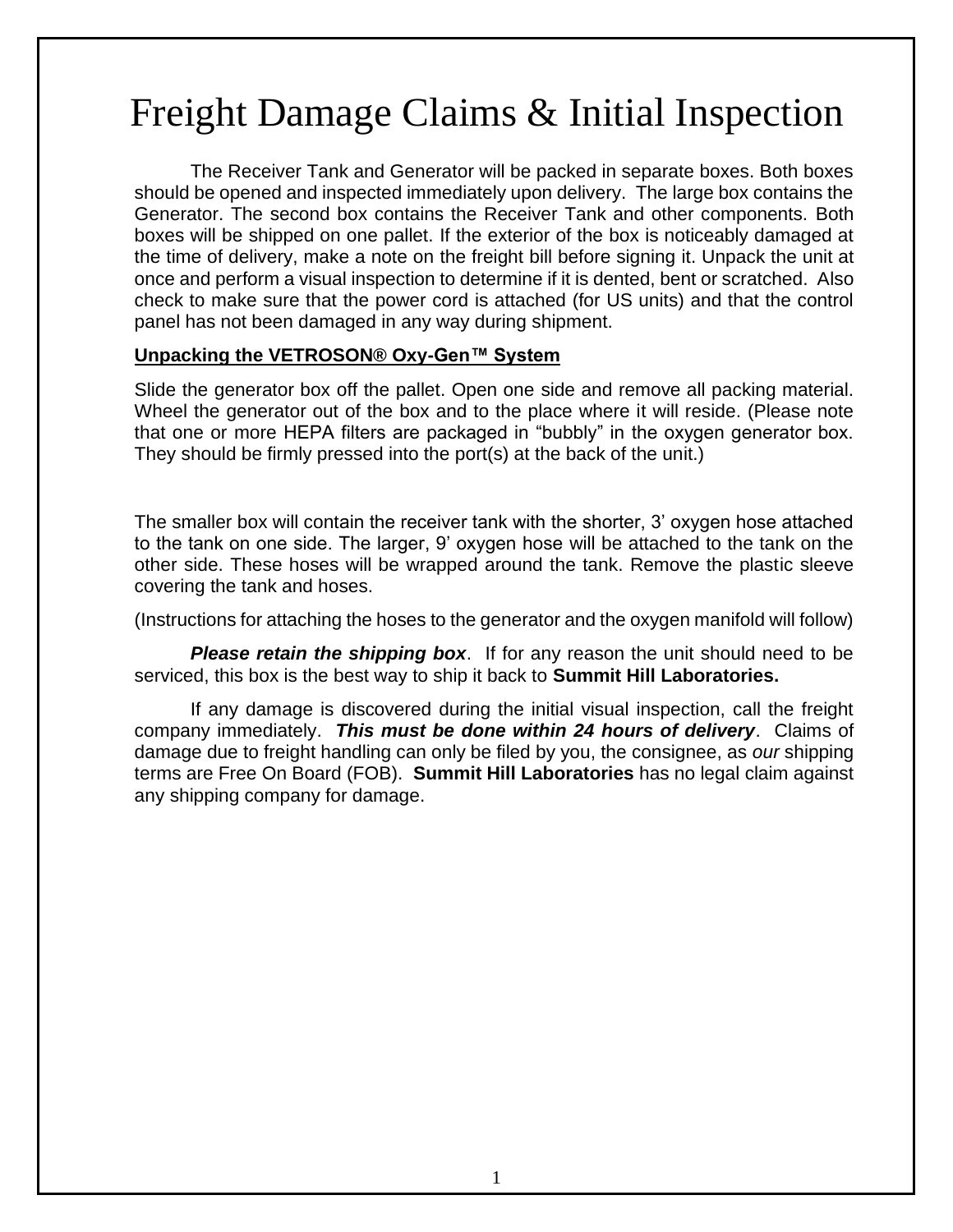## Safety Precautions

<span id="page-5-0"></span>It is very important that you read the precautions below and make yourself and others operating the **VETROSON® Oxy-Gen™ System** aware of the hazards of oxygen in general. While oxygen can be handled and used very safely, it can be dangerous if mishandled.

- 1. *Oxygen is a fire hazard.* It can be very dangerous, as it vigorously accelerates the burning of combustible materials. To avoid fire and/or the possibility of an explosion, oil, grease or any other easily combustible materials must not be used on or near the **VETROSON® Oxy-Gen™ System**. Smoking, heat and open flames are prohibited near the unit. Individuals who have experience handling oxygen systems should become the designated operators of the **VETROSON® Oxy-Gen™ System** within your facility*.*
- 2. *Ensure that the oxygen outlet stream is not directed toward anyone's clothing* when bleeding a tank or line. Oxygen could embed itself in the material and one spark or hot ash from a cigarette could ignite the clothing.
- 3. It is important to have a backup supply of oxygen, as the receiver tank component of the **VETROSON® Oxy-Gen™ System** holds only 10-20 minutes of reserve oxygen. *During power outages, oxygen will not be produced.*
- 4. *Do not use extension cords to power the* **VETROSON® Oxy-Gen™ System***.* The draw into the unit is high and could overheat some extension cords. It is also important to use only a properly grounded outlet*.*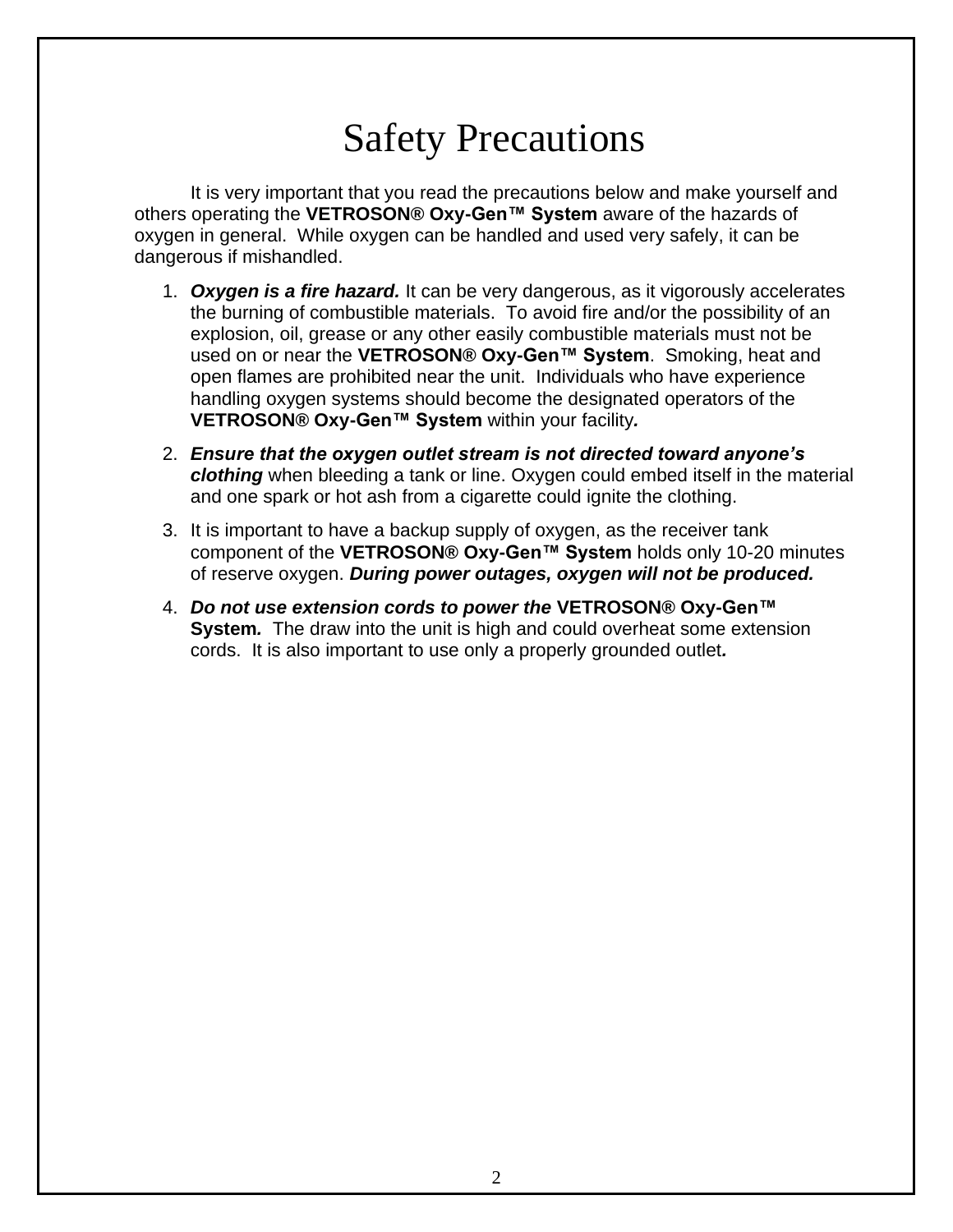<span id="page-6-0"></span>

Although every **VETROSON® Oxy-Gen™ System** is thoroughly tested and checked before it is shipped from our factory, the following checks are necessary to ensure that none of the internal components has been damaged in shipment.

- 1. Make a visual inspection of the machine, receiver tank unit and stand.
- 2. Before installing the **VETROSON® Oxy-Gen™ System**, it is necessary to determine the location, necessary space and power supply for the **VETROSON® Oxy-Gen™ System**. **Failure to follow the below requirements will void the Summit Hill Laboratories Warranty**.

A Summit Hill Laboratories representative will phone you to review the installation and maintenance requirements with you prior to delivery. If you need assistance with your set up, please call our office. We will have a Technical Support Representative contact you once your unit has been delivered.

- a. Positioning the **VETROSON® Oxy-Gen™ System:**
	- i The **VETROSON® Oxy-Gen™ System** must be located in an area that is indoors and remains between 40°F (5°C) and 75°F (24°C). Operating the VETROSON® Oxy-Gen™ System outdoors or in an area that is outside the "peak performance zone" temperature range will void the **Summit Hill Laboratories Warranty**. Therefore, if temperatures in the hospital or mobile hospital unit are outside of the "peak performance zone" the temperature of the hospital should be brought into the "peak performance zone" before operating the generating system.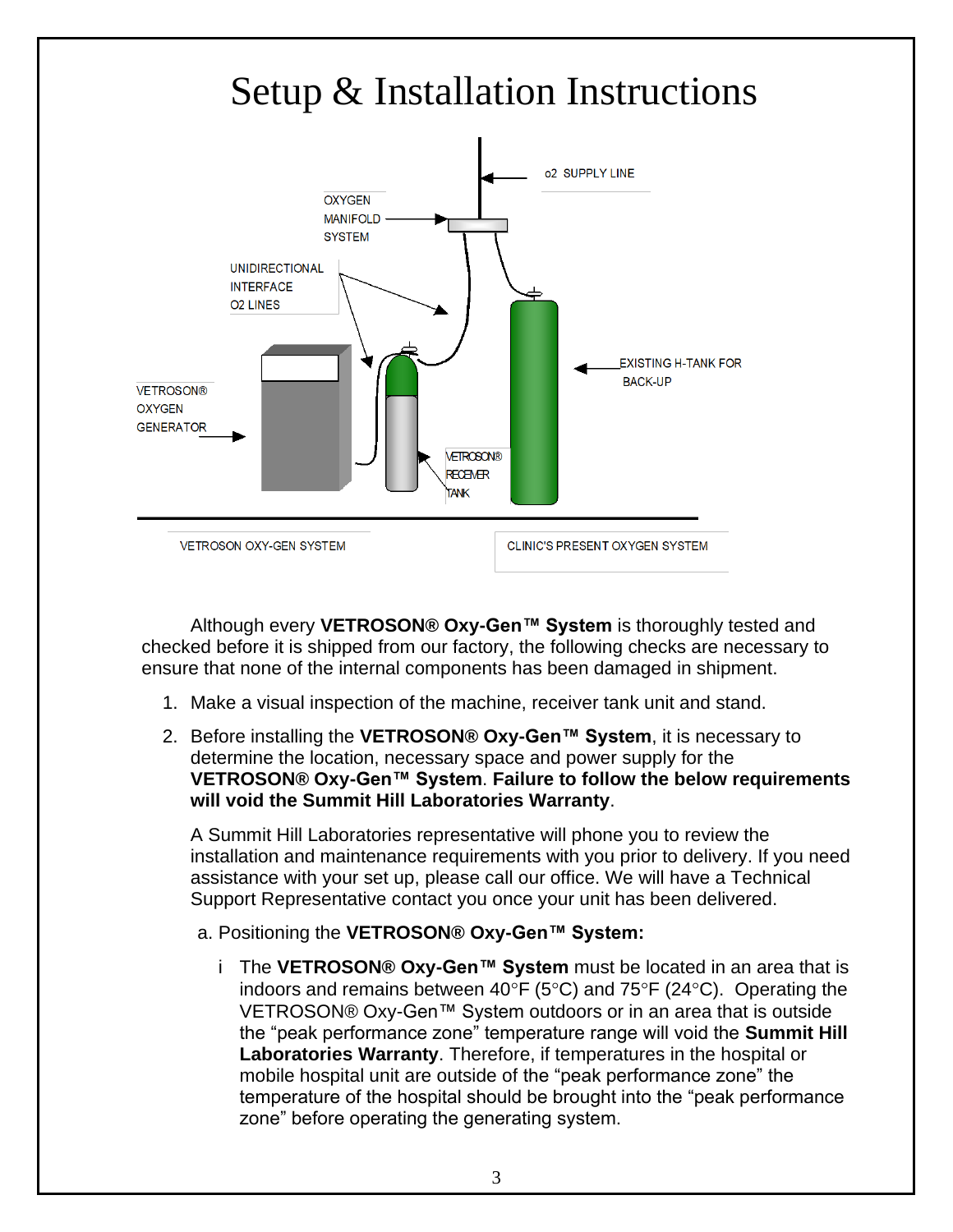- ii The **VETROSON® Oxy-Gen™ System** must be operated in an upright position only and at least 12 inches (30.5 cm) from any wall or obstruction to ensure that airflow into the machine is not restricted. Placing the **VETROSON® Oxy-Gen™ System** too close to walls or obstructions will void the **Summit Hill Laboratories Warranty**.
- b. Space necessary for the **VETROSON® Oxy-Gen™ System:**

The **VETROSON® Oxy-Gen™ System** should be located in a wellventilated, air conditioned room that is free from toxic gases and high concentrations of hydrocarbons and is at least 1000 cubic feet or 25 cubic meters in size with a 100cfm exhaust fan to prevent the buildup of nitrogen in the room. It is necessary to have at least 5 air changes in the room per hour to prevent the buildup of nitrogen. Hot, humid, dirty, oily air deteriorates and degrades the performance of the molecular sieve. In order to preserve the effectiveness and extend the useful life of the **VETROSON® Oxy-Gen™ System**, all precautions should be taken to ensure that cool, dry, clean, oilfree air is provided to it. Failure to meet minimum requirements will void the **Summit Hill Laboratories Warranty**.

c. Power supply for the **VETROSON® Oxy-Gen™ System**:

The **VETROSON® Oxy-Gen™ System** must be positioned within 8 feet (2.2 meters) of a grounded electrical outlet that will power it. *It must have a dedicated line.* 

**It is very important NOT to use any extension cords with the unit,** as these cords could overheat and melt, possibly causing a fire. Failure to comply with the electrical requirements will void the **Summit Hill Laboratories Warranty**.

- 3. Install the HEPA Filter(s) which will be packed in the generator box. The port(s) located on the rear panel accept the HEPA filter with a foam cap. Press each firmly into place. Also, the filter systems must be cleaned and replaced as per our instructions on Page 11.
- 4. Once you have positioned the **VETROSON® Oxy-Gen™ System** in accordance with the above criteria, plug the unit into a properly grounded, dedicated electrical outlet.

*Note: It is required that a 20 amp circuit be dedicated to both our 115V and 230V systems. The 115V units are supplied with a 3-pronged ground fault protected plug. The 230V 60Hz (US) units are supplied with a 20 amp-230V slotted plug, Type #6-20P. This requires a 6-20R receptacle.*

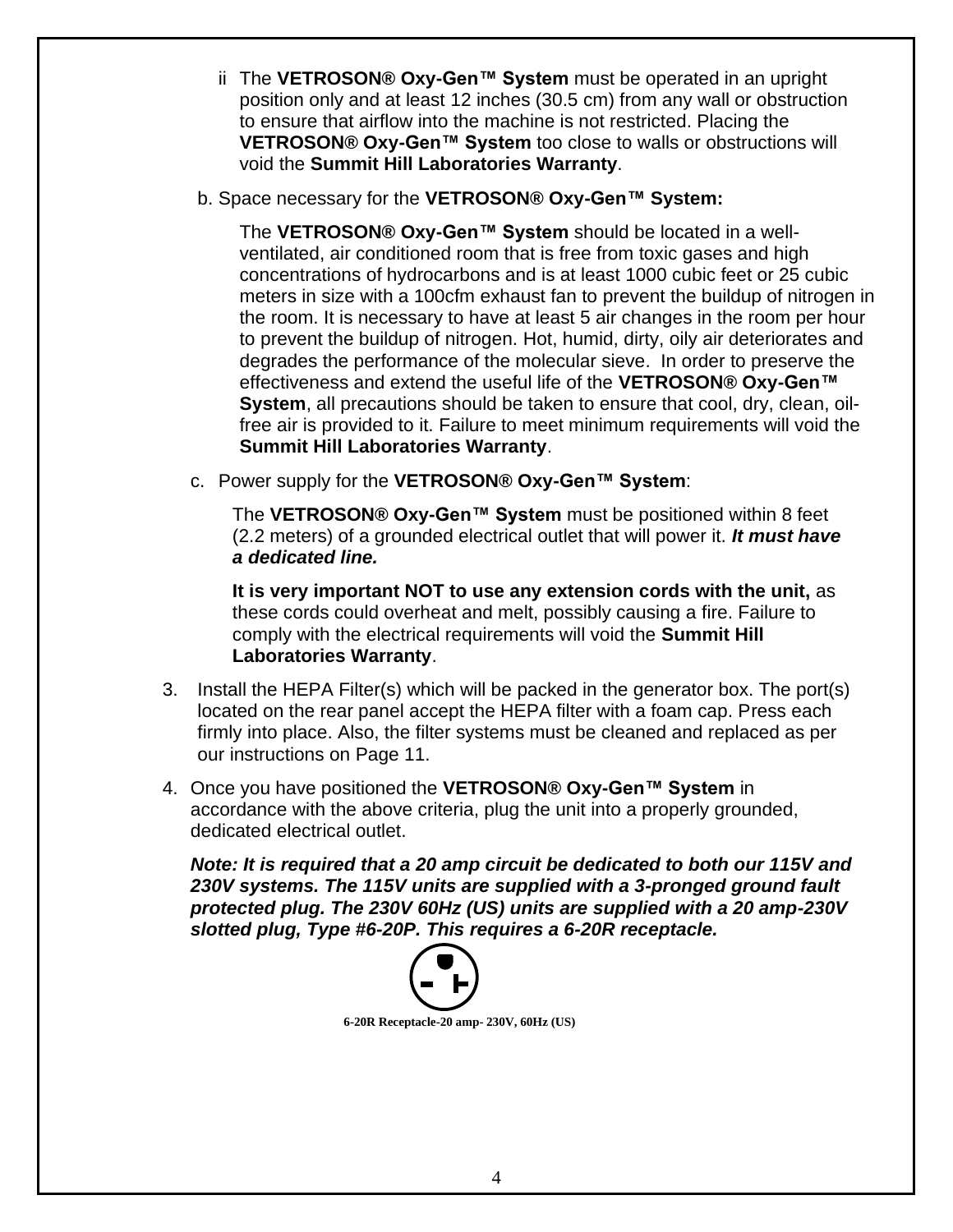### *Warning to owners of 230V Systems:*

*Many veterinary hospitals have a 209V triple phase electrical system. This must be converted to 230V, Single phase. Our generator will produce oxygen using 209V but output will be lower and continued use will result in burning out certain parts. If single phase, 230V electrical service cannot be provided, a Hammond Power Solutions step up transformer, Model QC 50 ER CB may be purchased and installed by your local electrician.*

A receptacle plug of local configuration will need to be attached if the machine has been shipped outside North America.

The receiver tank should not be attached at this time.

- a) Turn the On/Off switch to the On position.
- b) Listen for the sound of the compressor to start running. If you do not hear it within a few seconds, shut the machine down immediately and call **Summit Hill Laboratories** customer service for assistance.
- 5. You should be able to feel oxygen being discharged from the lower left oxygen outlet port. If you do not feel oxygen, call **Summit Hill Laboratories** customer service for assistance**.**
- 6. Turn the machine off. You're ready to connect the receiver tank.

One end of the 3' oxygen hose is already connected to the receiver tank at the factory. Connect the male fitting on the other end to the female fitting on the oxygen outlet located at the lower left rear corner on the generator. A 6' oxygen hose is attached to the elbow on the receiver tank. It should be connected to the low pressure side of the manifold. Leave the H tank connected to the manifold, but turn it off.

- 7. Turn the **VETROSON® Oxy-Gen™ System** on.
- 8. Wait five minutes for the unit to come up to maximum specifications. The oxygen pressure gauge on the front panel should read 20 or 50, depending on the model. The flowmeter on the cabinet does not have an adjustment knob and is set to reflect the LPM being produced on the 5015 model and the LPM being utilized on the 2015 model. After the initial set up, the **VETROSON® Oxy-Gen™ System**  will come up to specifications in about one minute after being turned on.

Note: There is a circuit breaker button on the right side lower rear corner above the power cord. It is an automatic shut off to protect the generator in case of power overload.

*When operating your VETROSON® Oxy-Gen™ System, please make sure the cabinet door is closed and locked. This is not only for safety reasons. Leaving the door open when running the machine may cause overheating of the compressors.*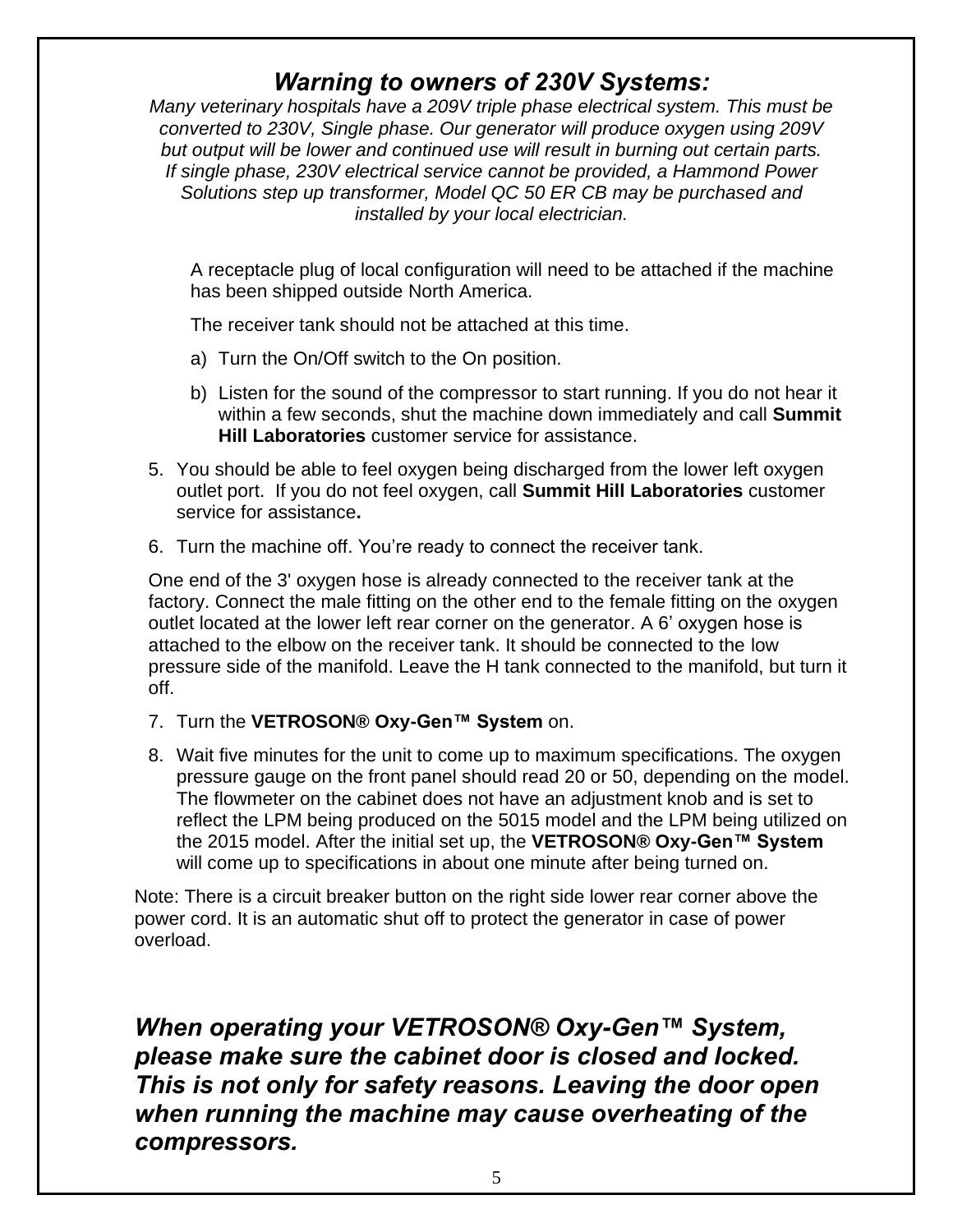Please note there is an aluminum Safe Guard Block on the receiver tank. This continuously releases a liter or so of oxygen, depending on the model, when the unit is on. This release of oxygen results in a low hissing sound. This is normal. There should be no attempt to make any adjustments of the valve.

### Shutdown Procedures

<span id="page-9-0"></span>To shut the machine off, press the On/Off button to Off. The compressor noise should quickly die out. Please wait for approximately two minutes after turning the machine off to restart it.

*To save wear and tear on the compressors, it is suggested that you leave the machine in the "Off" position when not in use.*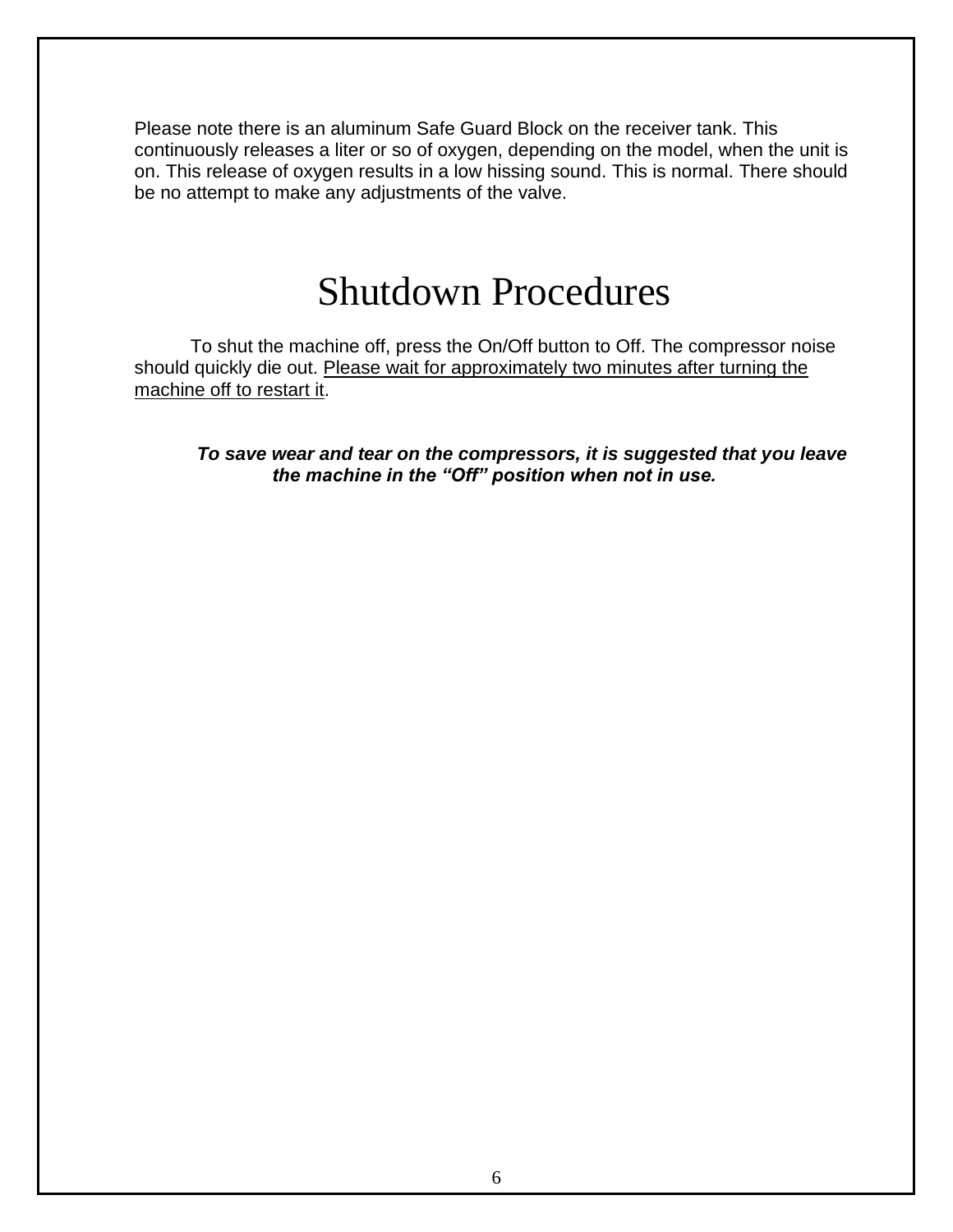## **Warranty**

<span id="page-10-0"></span>**Summit Hill Laboratories** (hereinafter **SHL**) provides a warranty on its products against defects in material and workmanship, under normal use and operation, and in accordance with the specifications set forth in the **Installation, Operation & Maintenance Manual,** as applicable in the statements below.

The **SHL** Warranty provides the following:

- i. Free repair or replacement (at the discretion of SHL) of the product when defects in the material and/or workmanship are evident at the time of delivery, **exclusive of shipping damages**. If the product is received from the shipper and is obviously damaged, accept the product and phone the shipping company immediately to file a claim. Then contact Summit Hill Laboratories for further instructions.
- ii. If the product is received from the shipping company apparently undamaged, follow The Safety Procedures and Set Up & Installation Procedures. If there is hidden damage, phone the shipping company immediately to file a claim and phone Summit Hill Laboratories for instructions on how to continue. Free repair or replacement (at the discretion of SHL).
- iii. When defects in workmanship become evident between the date of shipment and one (1) year or 1000 hours (whichever comes first), free repair or replacement of the product at the discretion of SHL (excluding the molecular sieve elements) will be affected. The practice will pay shipping and insurance charges to Summit Hill Laboratories. Summit Hill Laboratories will pay shipping charges back to the practice.

This Warranty shall also become null, void and not binding on **SHL** if a defect or malfunction occurs in the product or any part of the product as a result of user error including but not limited to:

- i. A failure to operate the **VETROSON® Oxy-Gen™ System** in accordance with the **Set Up & Installation Instructions**;
- ii. Repair, attempted repair, attempted adjustment, modification, enhancement or attempted modification or enhancement, or servicing by anyone other than an authorized representative of **SHL**;
- iii. External causes; or
- iv. A demand upon the **VETROSON® Oxy-Gen™ System** in excess of the LPM or PSI model specifications. For example:
	- Do not connect machines totaling 20 LPM to a 15 LPM system.
	- Do not connect a ventilator or any electronically controlled anesthesia machine (i.e. a Vetland Anesthesia EX3000 or an Engler ADS1000) to a 20 PSI system. They require 50 PSI.
	- Do not restrict air flow to the unit. Filters must be changed/cleaned as recommended and the room must be large enough (1000 cft) with a 100 cfm exhaust fan to supply the necessary feed air.

v. Failure to replace the switch valve after every 1000 hours of use.

These are examples of conditions that will overload a molecular sieve and spread zeolite powder throughout the unit.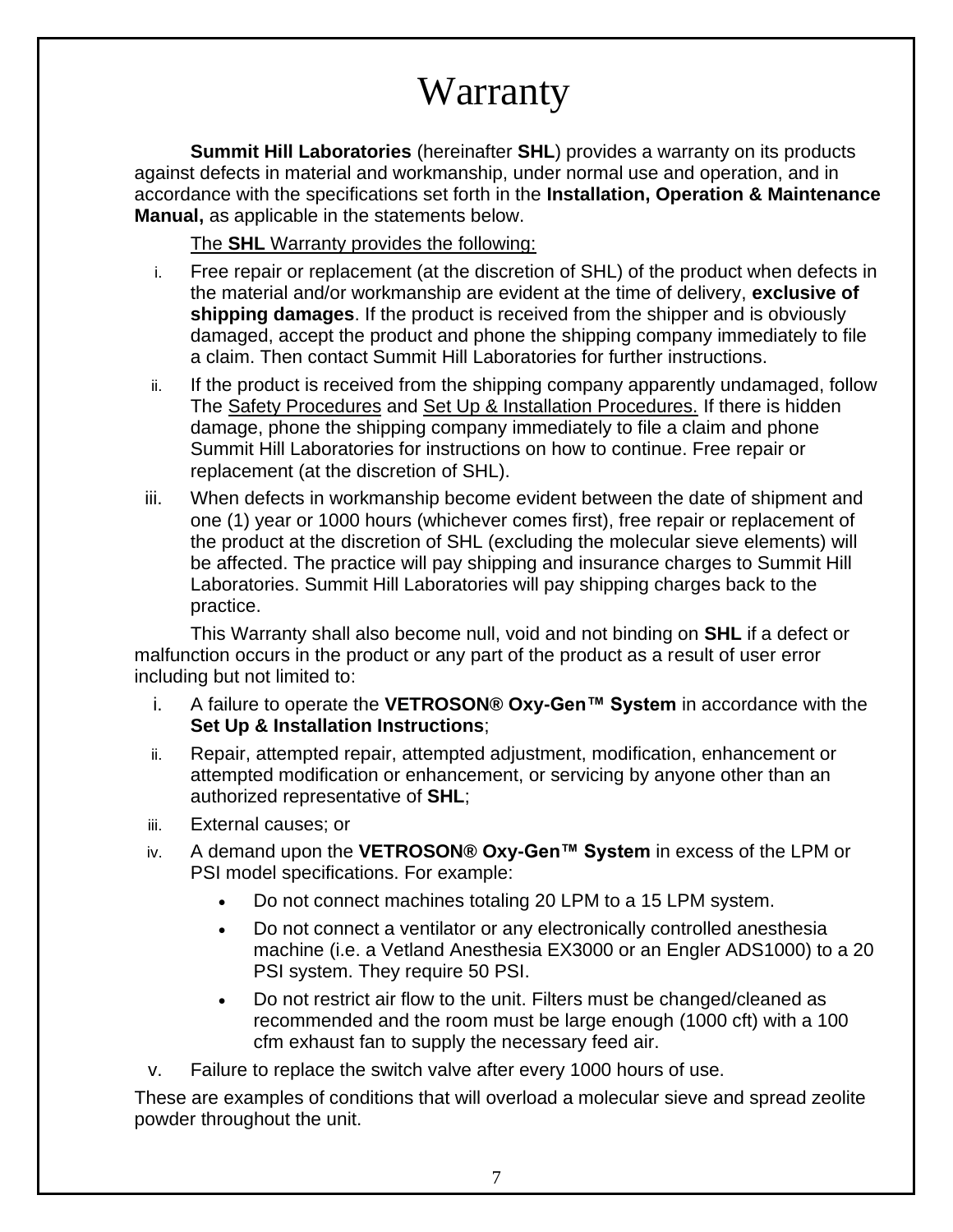#### Molecular Sieve Replacement

The breakdown of the molecular sieve(s) inside the **VETROSON® Oxy-Gen™ System** may occur if the switch valve on top of the molecular sieve is not replaced at each 1000 hours of use, if excess heat, water (i.e. humidity) or oil are introduced in the feed air stream, if the LPM capacity of the model is exceeded by connecting more oxygen consuming machines to the system than its capacity, or if the air flow to the generator is insufficient due to inadequate room size or being placed too close to the wall. Additionally, a failure to clean and replace the filters will restrict air flow to the generator and may also cause a breakdown of the molecular sieve.

### **Under no circumstances is the molecular sieve covered under warranty by SHL.**

### **Transfer**

This Warranty may be transferred to subsequent owners of the **VETROSON® Oxy-Gen™ System** only with the prior written approval of **SHL**. The warranties above are given expressly in lieu of any other warranty stated or implied and constitute the only warranties made by **SHL**.

## Limits of Liability

<span id="page-11-0"></span>**Summit Hill Laboratories** shall not be liable for any special, indirect, incidental, or consequential damages resulting from the use or malfunction of **Summit Hill Laboratories VETROSON® Oxy-Gen™ System** or any components thereof.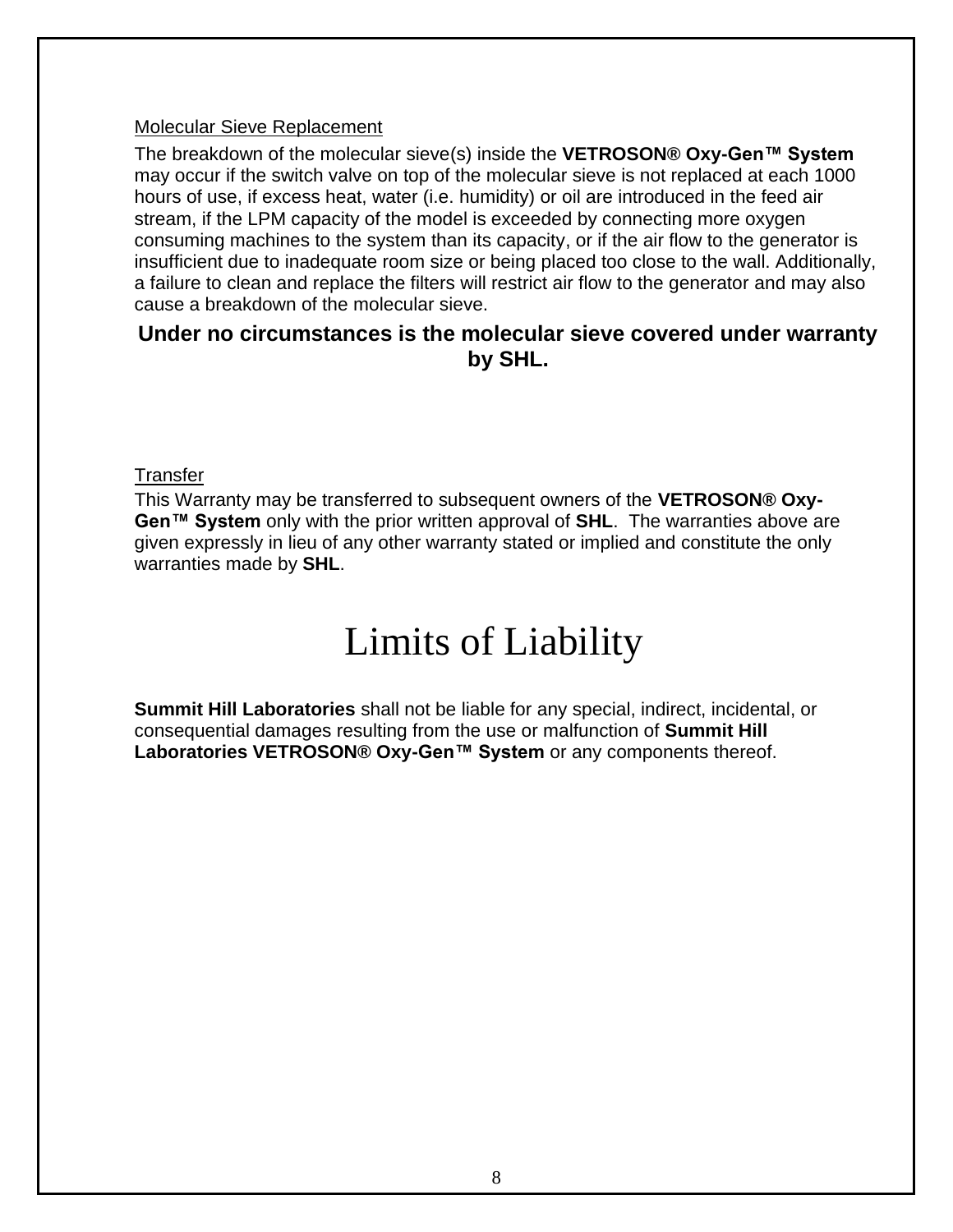# Problem Symptoms

<span id="page-12-0"></span>Before checking below, verify power to unit.

| Low oxygen pressure<br>and/or<br>purity has not yet been<br>reached                                                                   | This may be the result of a leak in the external<br>system. Test all oxygen hoses and lines for leaks. Low<br>pressure may also be the result of exceeding the LPM<br>the unit is designed to produce or blocked filters.                                                                                                        |  |  |  |  |
|---------------------------------------------------------------------------------------------------------------------------------------|----------------------------------------------------------------------------------------------------------------------------------------------------------------------------------------------------------------------------------------------------------------------------------------------------------------------------------|--|--|--|--|
| Oxygen purity has fallen<br>below acceptable limits after<br>the machine has been<br>running for a length of time<br>without problems | This may be an indication of a leak within the system<br>or in the external oxygen lines. Test for leaks.                                                                                                                                                                                                                        |  |  |  |  |
|                                                                                                                                       | A malfunctioning switch valve that has not been<br>changed every 1000 hours could also cause this<br>problem. If this is the case, call Summit Hill<br>Laboratories customer service for assistance.                                                                                                                             |  |  |  |  |
|                                                                                                                                       | This may also indicate that you are asking the unit to<br>supply more than the LPM specified for your<br>VETROSON® Oxy-Gen™ System or a ventilator has<br>been added to a 20 PSI system.                                                                                                                                         |  |  |  |  |
|                                                                                                                                       | The filters may be clogged.                                                                                                                                                                                                                                                                                                      |  |  |  |  |
|                                                                                                                                       | The sieve beds may be contaminated due to excess<br>humidity (ie: water or oil introduced introduced into the<br>atmosphere.)                                                                                                                                                                                                    |  |  |  |  |
|                                                                                                                                       | Also on an older machine this may be an indication<br>that the compressor has expended its useful life.                                                                                                                                                                                                                          |  |  |  |  |
| The ball on the external<br>flowmeter is swinging up and<br>down                                                                      | This may be an indication that:<br>1) The practice is asking the unit to supply more<br>LPM than it is designed to handle. Double<br>check the LPM being use.<br>2) If there is a leak in the oxygen lines, you will be<br>overtaxing the system.<br>3) Compressor malfunction. Call Summit Hill<br>Laboratories for assistance. |  |  |  |  |
| The system will not start up<br>immediately after it was<br>turned off.                                                               | The unit was not turned off long enough to release the<br>compressor pressure. When the unit is turned off, wait<br>two minutes before turning it back on.                                                                                                                                                                       |  |  |  |  |
| Asking the system to provide<br>more LPM than its specs call<br>for                                                                   | This will cause low oxygen pressure; the receiver tank<br>will drop in pressure. Reduce your oxygen demand by<br>turning any of the machines off that are causing the<br>problem. One must manage the oxygen Ipm and psi<br>demand to the capability of the generator.                                                           |  |  |  |  |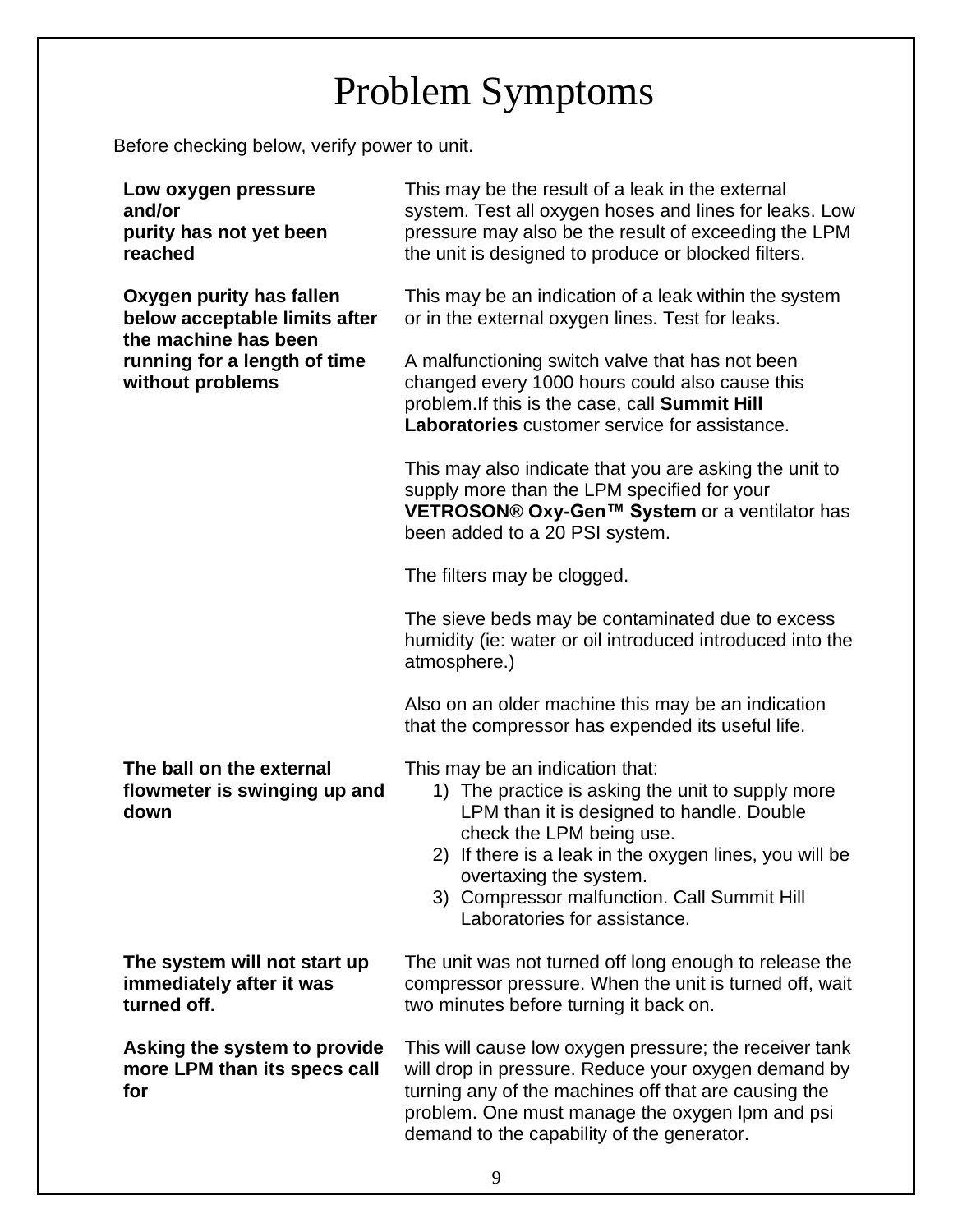# <span id="page-13-0"></span>**VETROSON® Oxy-Gen™ System** External Components Description

### Generator

<span id="page-13-2"></span><span id="page-13-1"></span>

| Vent Ports -                     | Three rectangular vent ports are positioned in the front to accept<br>large particle filters.                                                                                                                                                                                           |  |  |  |  |  |  |  |
|----------------------------------|-----------------------------------------------------------------------------------------------------------------------------------------------------------------------------------------------------------------------------------------------------------------------------------------|--|--|--|--|--|--|--|
| Oxygen (O2) hose Outlet          | This female fitting is at the lower left-hand side. The 3' hose from<br>the receiver tank connects to it.                                                                                                                                                                               |  |  |  |  |  |  |  |
| On/Off Switch -<br>Hours Meter - | Controls power to machine<br>The hours meter tracks time while the unit is running.<br>It provides an indication as to when service intervals are due.                                                                                                                                  |  |  |  |  |  |  |  |
| Hepa Air Inlet Filter Ports      | Located on the back panel. Number varies by model. A Hepa<br>filter with a foam cap must be inserted into the round ports(s) on<br>the back panel of the unit.                                                                                                                          |  |  |  |  |  |  |  |
| Power Cord -                     | The power cord is designed for use on 120 vac/60 Hz electrical<br>systems and comes with a 3-pronged ground fault protected plug.<br>The 230V 60Hz (US) units are supplied with a 20 amp, 250V<br>slotted plug, Type #6-20P. This requires a 6-20R receptacle                           |  |  |  |  |  |  |  |
|                                  | 6-20R Receptacle - 230V, 60Hz (US)                                                                                                                                                                                                                                                      |  |  |  |  |  |  |  |
|                                  | For foreign shipments the plug will be removed and a plug of<br>local configuration should be installed. The green wire is the<br>Earth Ground and the black and white wires are for the AC<br>Supply                                                                                   |  |  |  |  |  |  |  |
| <b>Receiver Tank Components</b>  |                                                                                                                                                                                                                                                                                         |  |  |  |  |  |  |  |
| Tank-                            | Holds approximately 30 liters of oxygen.<br>This allows the system to function without interruption when the flush is<br>used, when an ICU cage is being filled or when ventilators are in use (with<br>the 50 PSI models).                                                             |  |  |  |  |  |  |  |
| Hoses-                           | The 3' hose carries oxygen from the generator to the receiver tank. The 9'<br>hose takes the oxygen from the receiving tank to the practice's central<br>manifold. The system is equipped with check valves to prevent back flow<br>from the manifold to the VETROSON® Oxy-Gen™ System. |  |  |  |  |  |  |  |
| <b>Tank Safe-Guard Valve-</b>    | Allows continuous flow of oxygen when the VETROSON®<br>Oxy-Gen™ System is in operation                                                                                                                                                                                                  |  |  |  |  |  |  |  |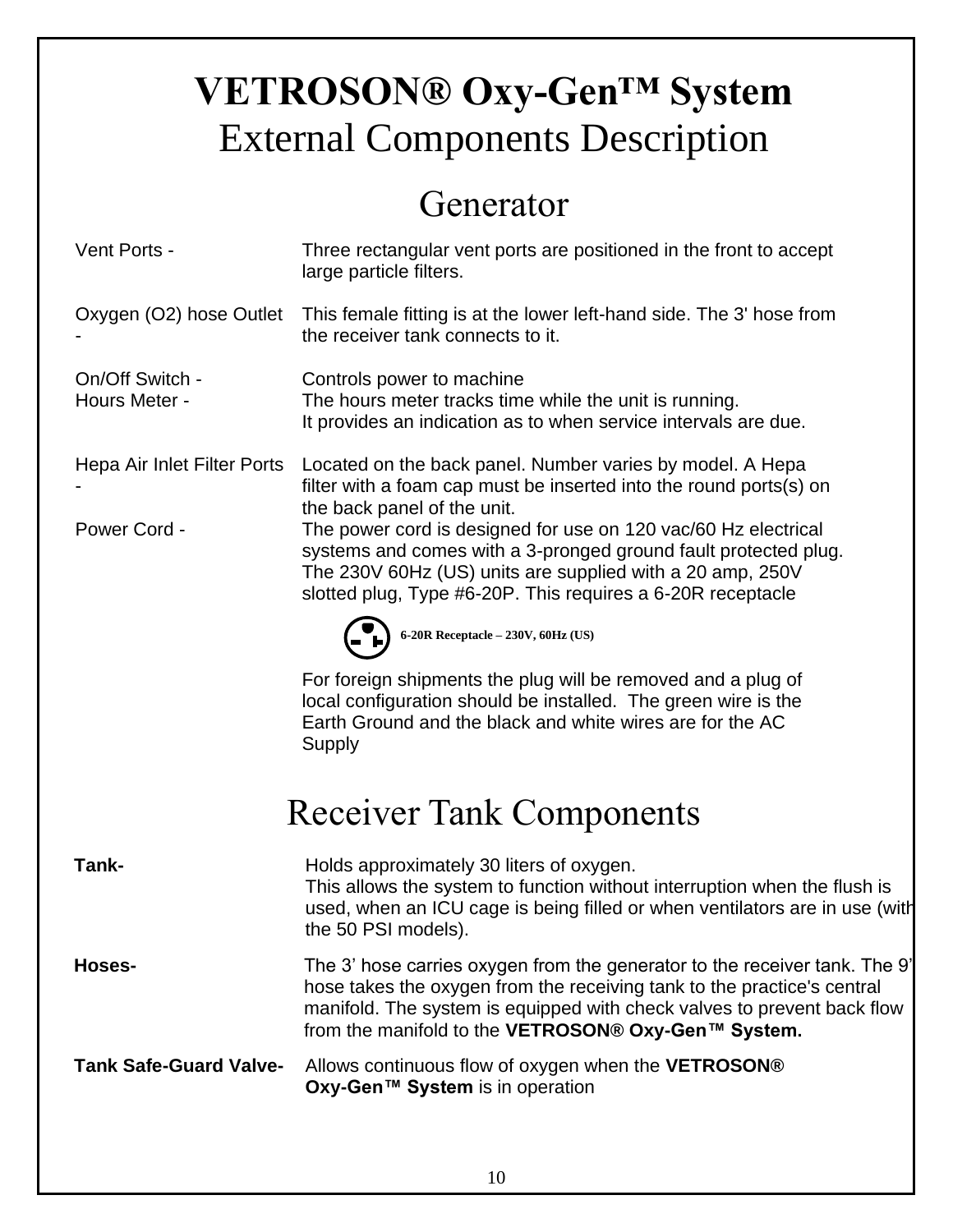## <span id="page-14-0"></span>VETROSON® Oxy-Gen™ Generator Specifications

| <b>Model</b>   | <b>Delivers</b> | <b>Volts</b> | <b>Starting</b><br>Amps | <b>Running</b><br>Amps | Power<br><b>Watts</b> | Weight<br>$(Lbs.)^*$ | Width<br>(Inches) | Depth<br>(Inches) | Height<br>(Inches) |
|----------------|-----------------|--------------|-------------------------|------------------------|-----------------------|----------------------|-------------------|-------------------|--------------------|
| <b>VGS2015</b> | 20 PSI, 15 LPM  | 120          | 20                      |                        | 920                   | 145                  | 25                |                   | 38                 |
| <b>VGS5015</b> | 50 PSI, 15 LPM  | 230          | 15                      |                        | 1610                  | 175                  | 25                | 17                | 38                 |

\*Weights shown are for the generator only. The Receiver Tank weighs an additional 34# The shipping weight will be more due to the box, packing material and pallet.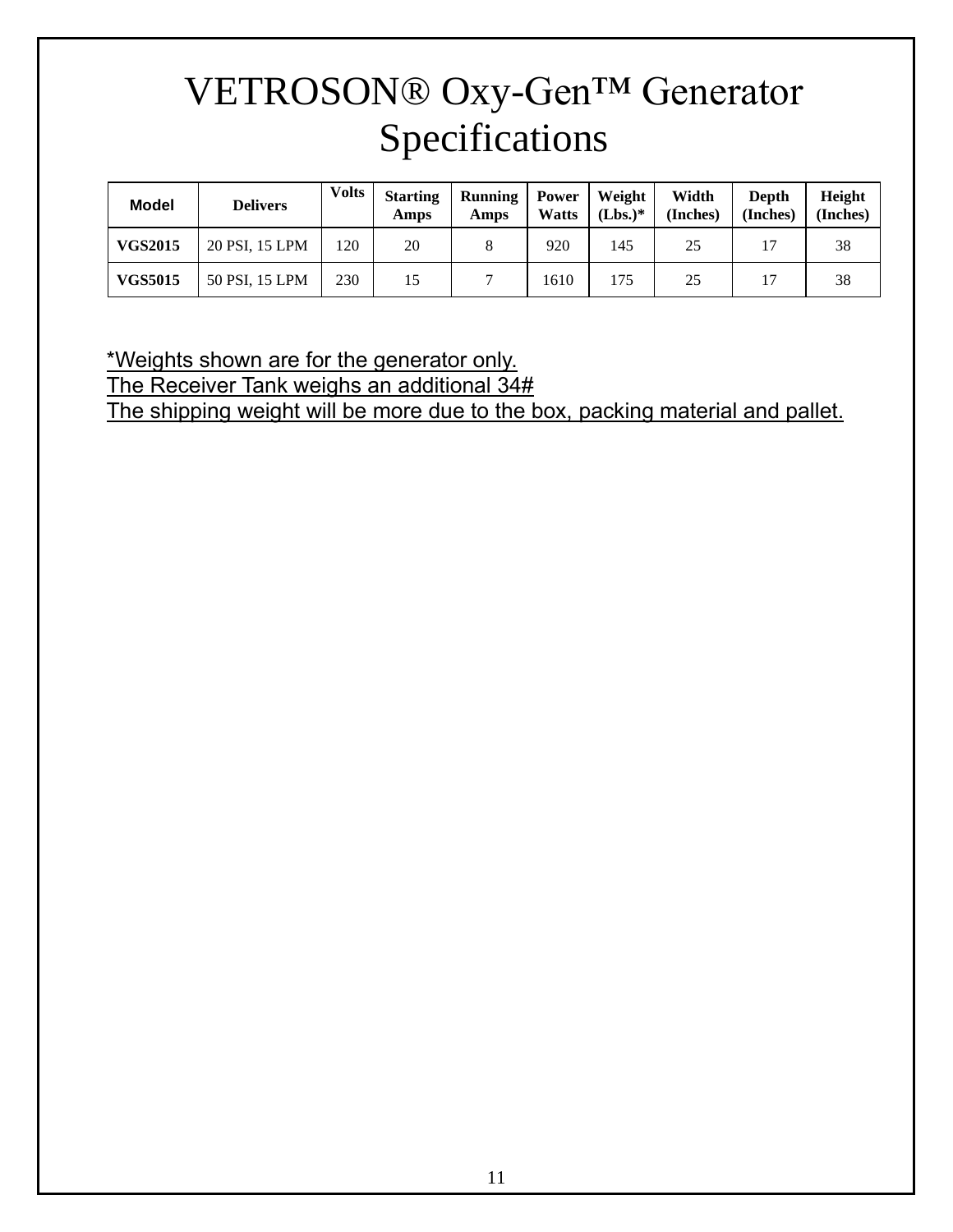### Routine Maintenance Instructions

### <span id="page-15-0"></span>Filter Replacement

Depending upon the model, one or more pleated HEPA Air Intake Filters (VGS1500) are used. VGS1500 consists of two parts: the HEPA Filter component and a foam filter which caps it. They fit into the round holes at the rear of the unit. The HEPA filter should be replaced every 6 months or every 500 hours or sooner if indicated. The Large Particle Filters (VGS1600) are located in the cabinet door. The Large Particle Filters and the foam filter that is part of VGS1500 should be brushed off or vacuumed, washed as indicated, and replaced every six months. Both filter systems should be inspected weekly.

#### *Failure to replace the filters on schedule will result in the Warranty becoming invalid.*

#### Cabinet & Power Cord

The cabinet and power cord should occasionally be washed down with a clean sponge or clean rag and some soapy water. Do not use ammonia or other strong chemical based cleaning solvents. Avoid a buildup of dust and dirt on the machine.

The inside of the cabinet should also be inspected weekly and vacuumed if dust is noted.

### Long Term Maintenance

#### <span id="page-15-1"></span>Air Compressor

 Air compressors are an important part of the **VETROSON® Oxy-Gen™ System**. The fans at the inside rear should remain free of debris/dust.

A compressor may last from 5-10 years depending on use and hospital conditions. After years of use low oxygen purity and flow rate may be indicators that the air compressor has expended its useful life. Contact **Summit Hill Laboratories** customer service for repair or replacement.

#### Switch Valve Replacement

The switch valve on top of the molecular sieve beds should be replaced after every 1000 hours of use.

Contact **Summit Hill Laboratories** customer service for repair.